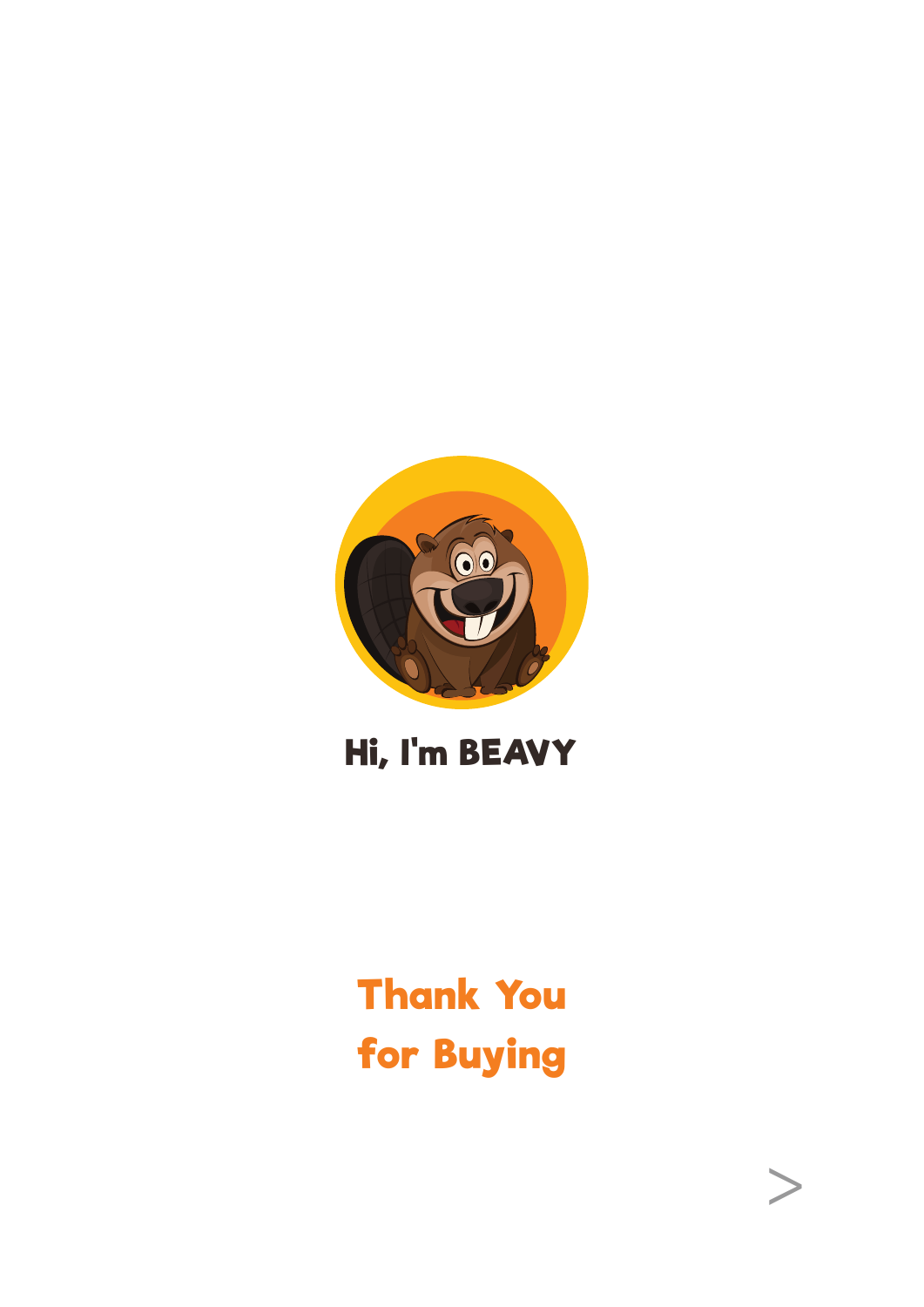# **BEAVY STORE ULTIMATE KNIFE SET**

O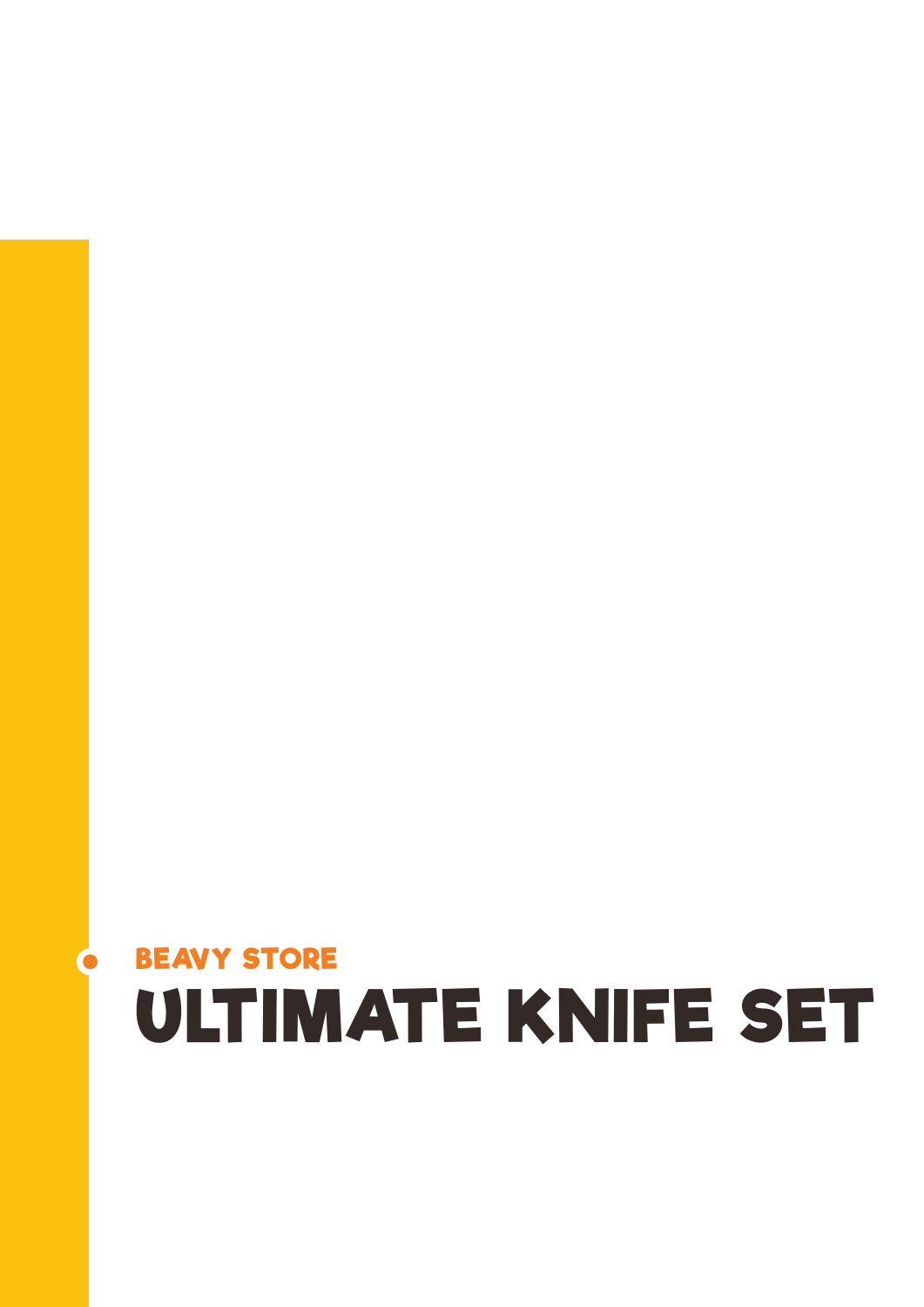# **P-0-0-0**

**About Asset**

- **Screenshots**
- **About BEAVY**
- **Contact**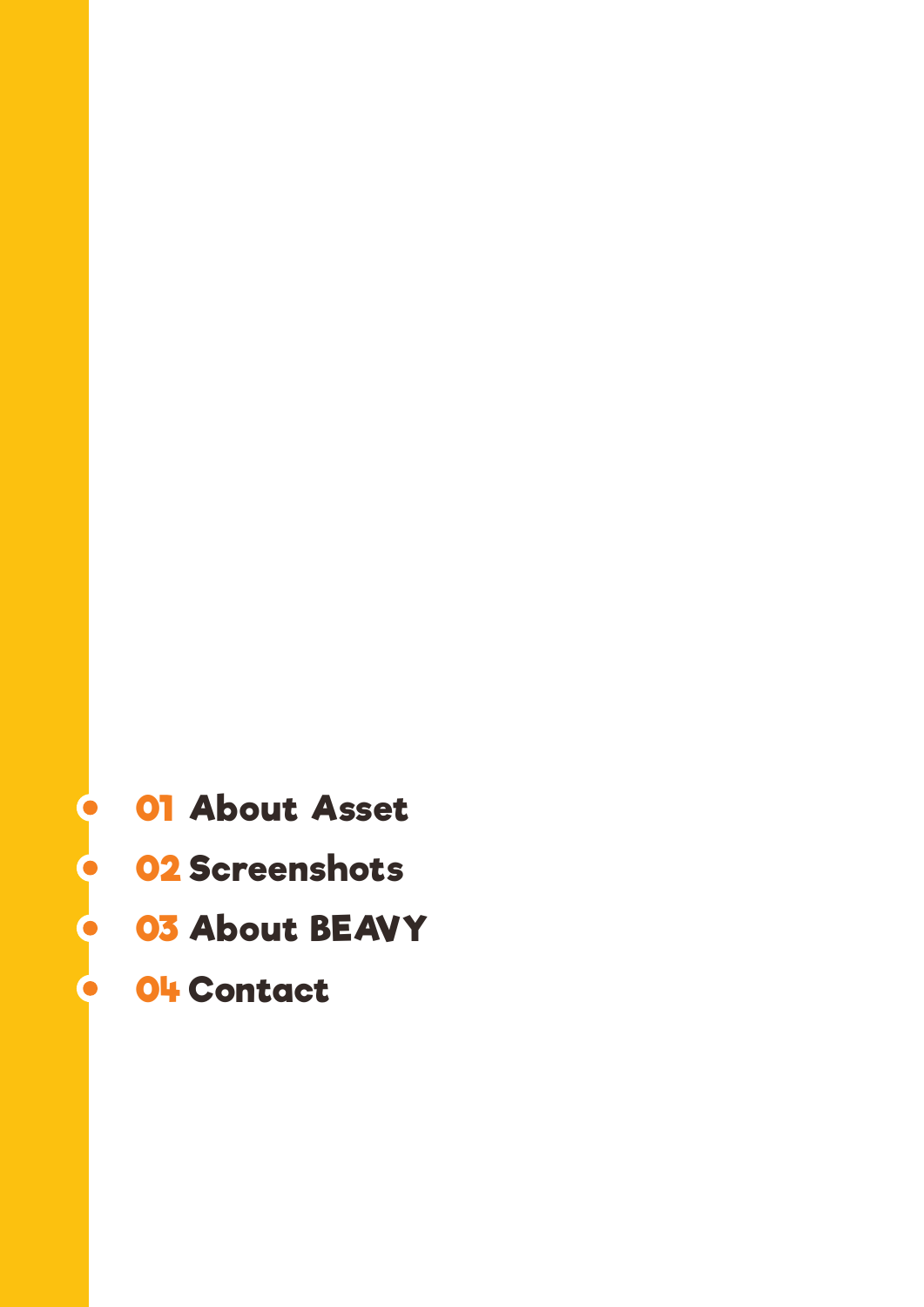### **About Asset**

**This package contains 3D models of 20 different knife design for your next hit. All knives include handle and blade parts seperately, so you can create a new knife by combining different parts. Be careful while working, they are all sharp! :)** 

**Originally modeled with quads in Cinema 4D.**

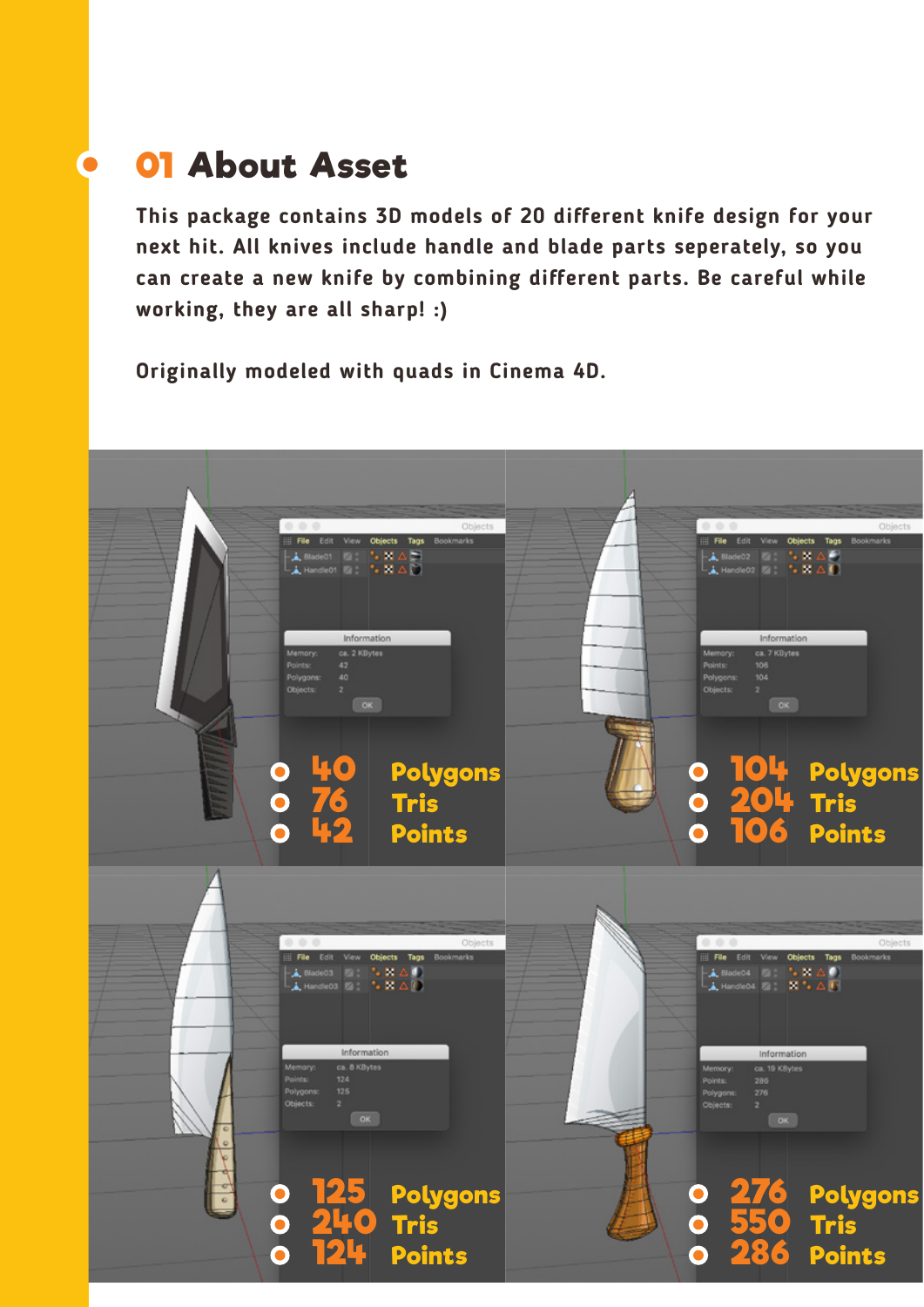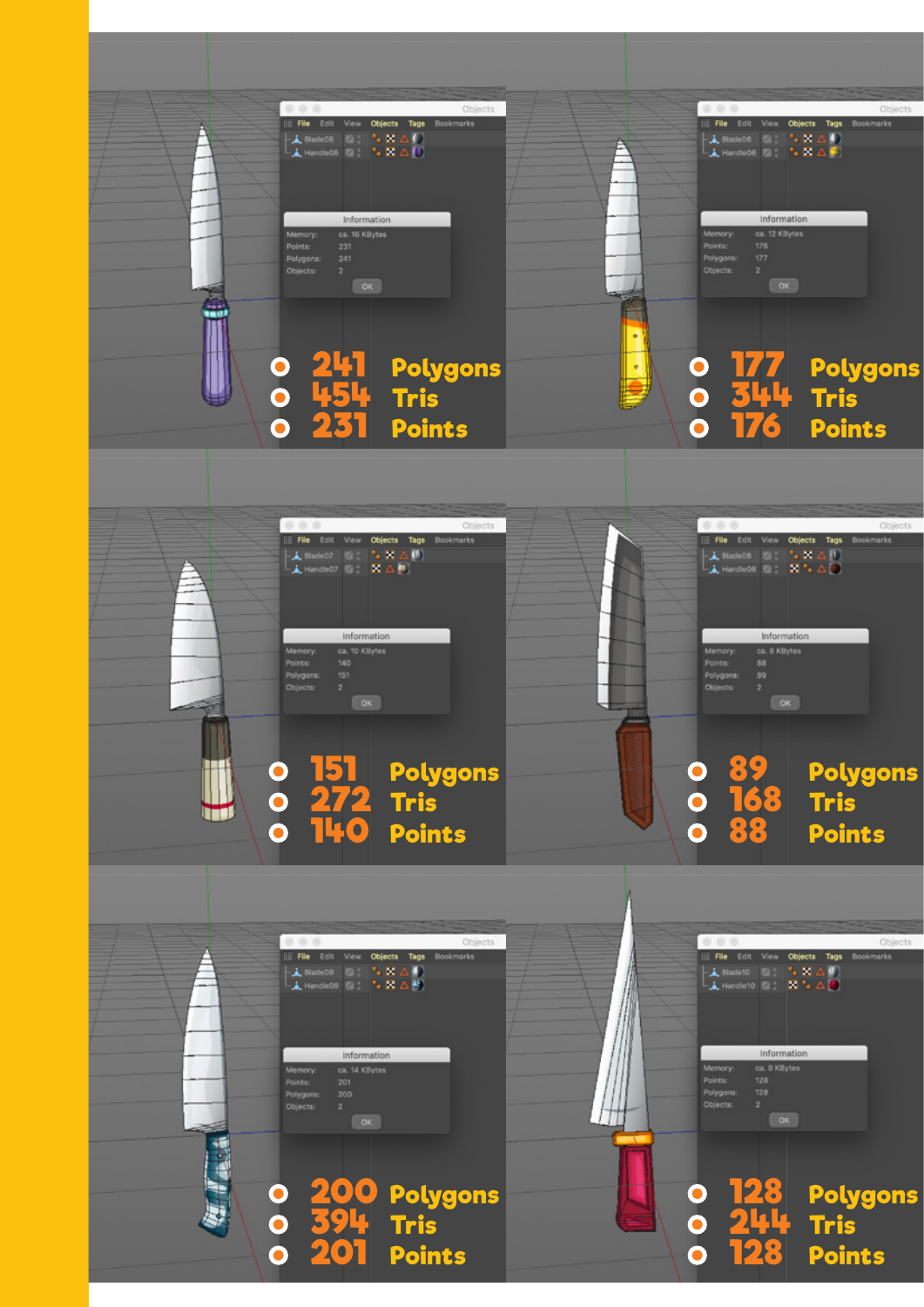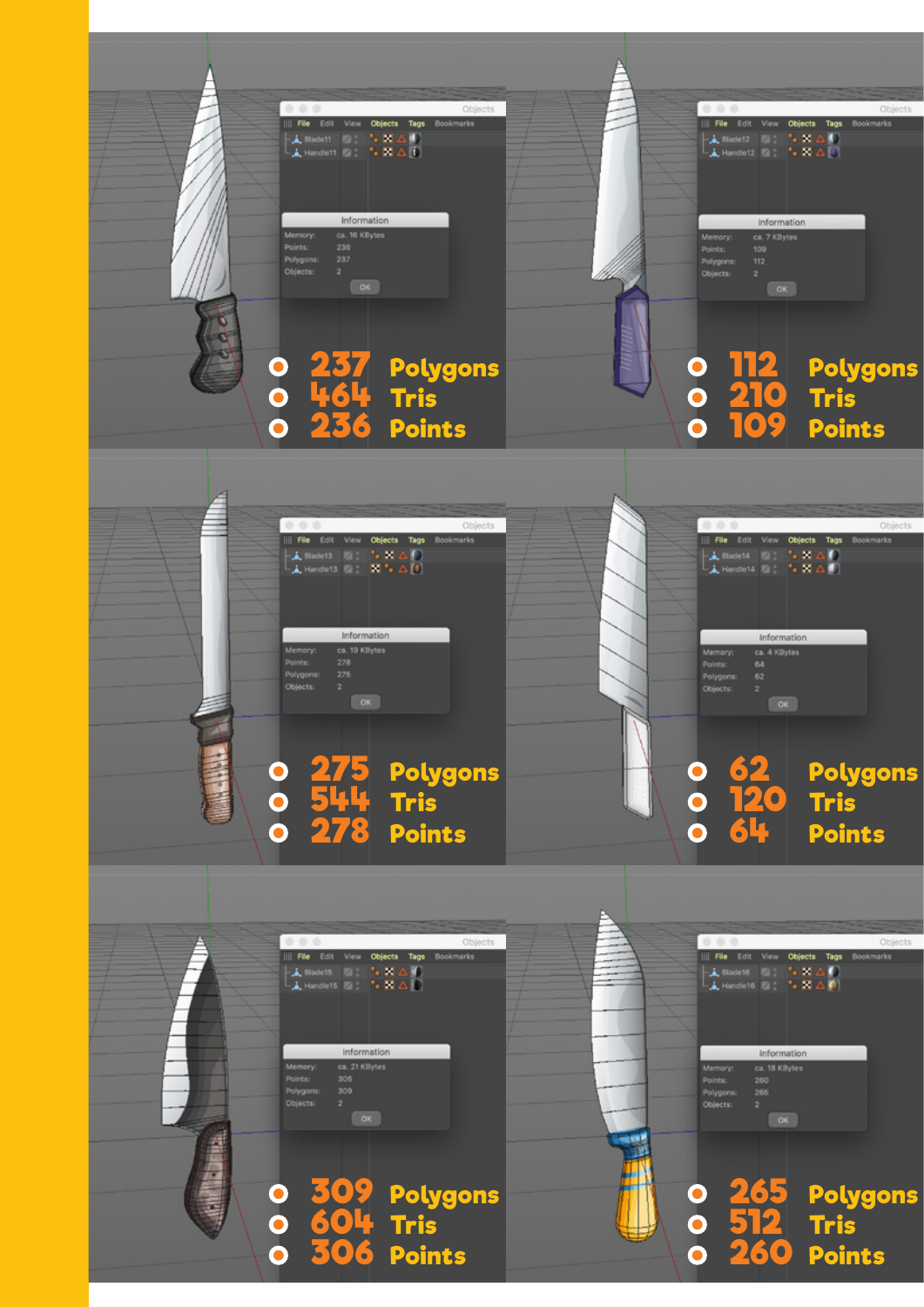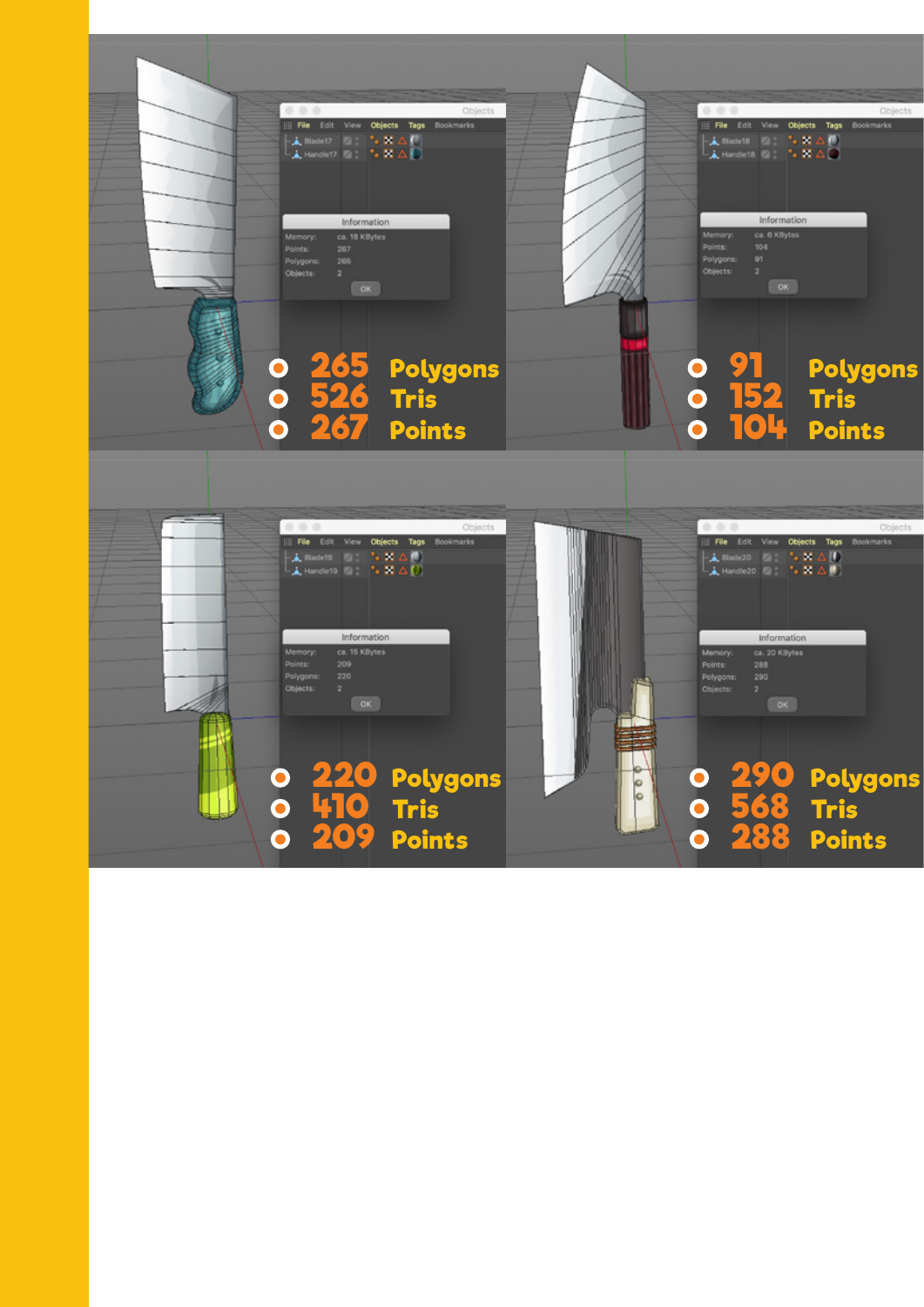

O

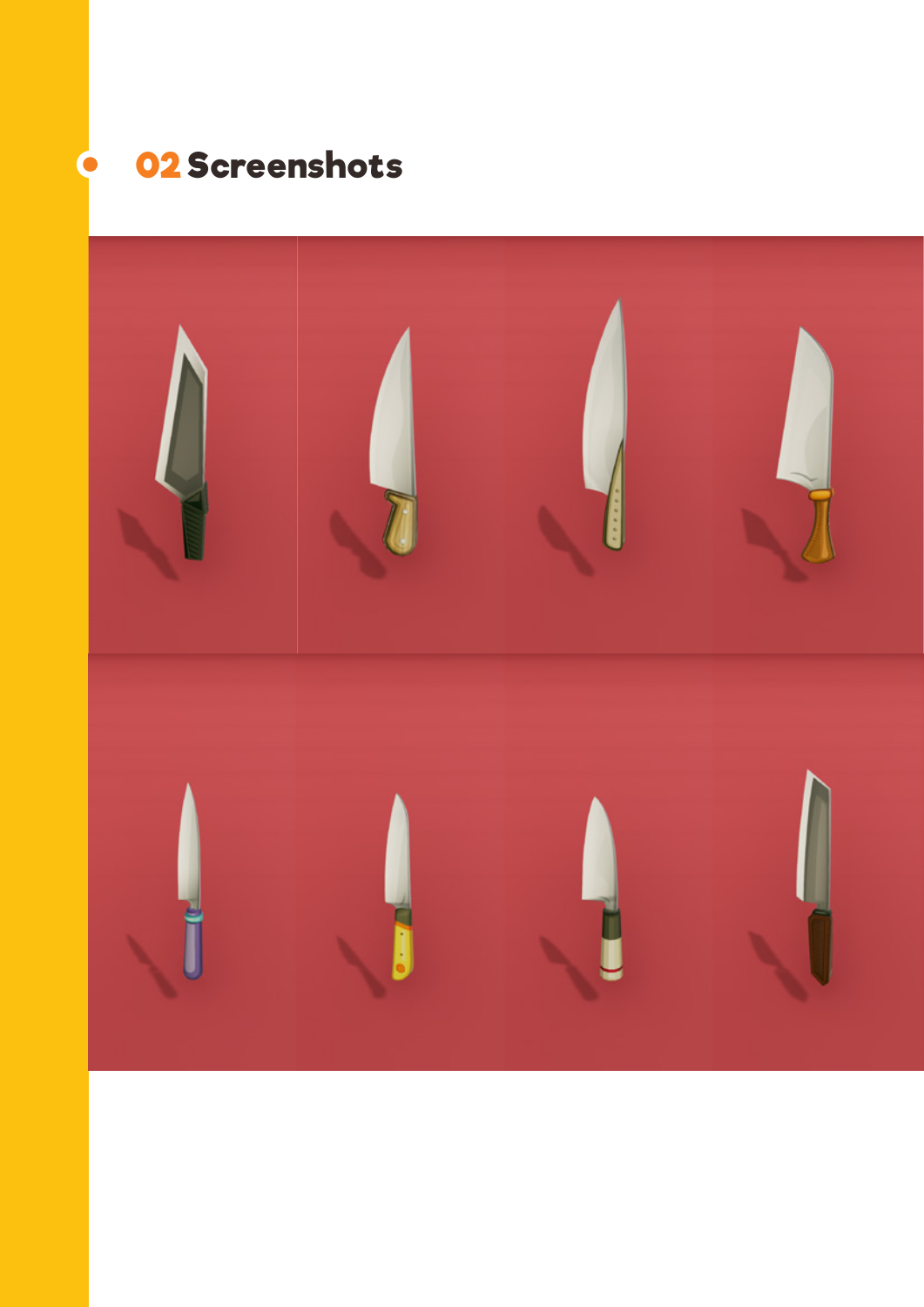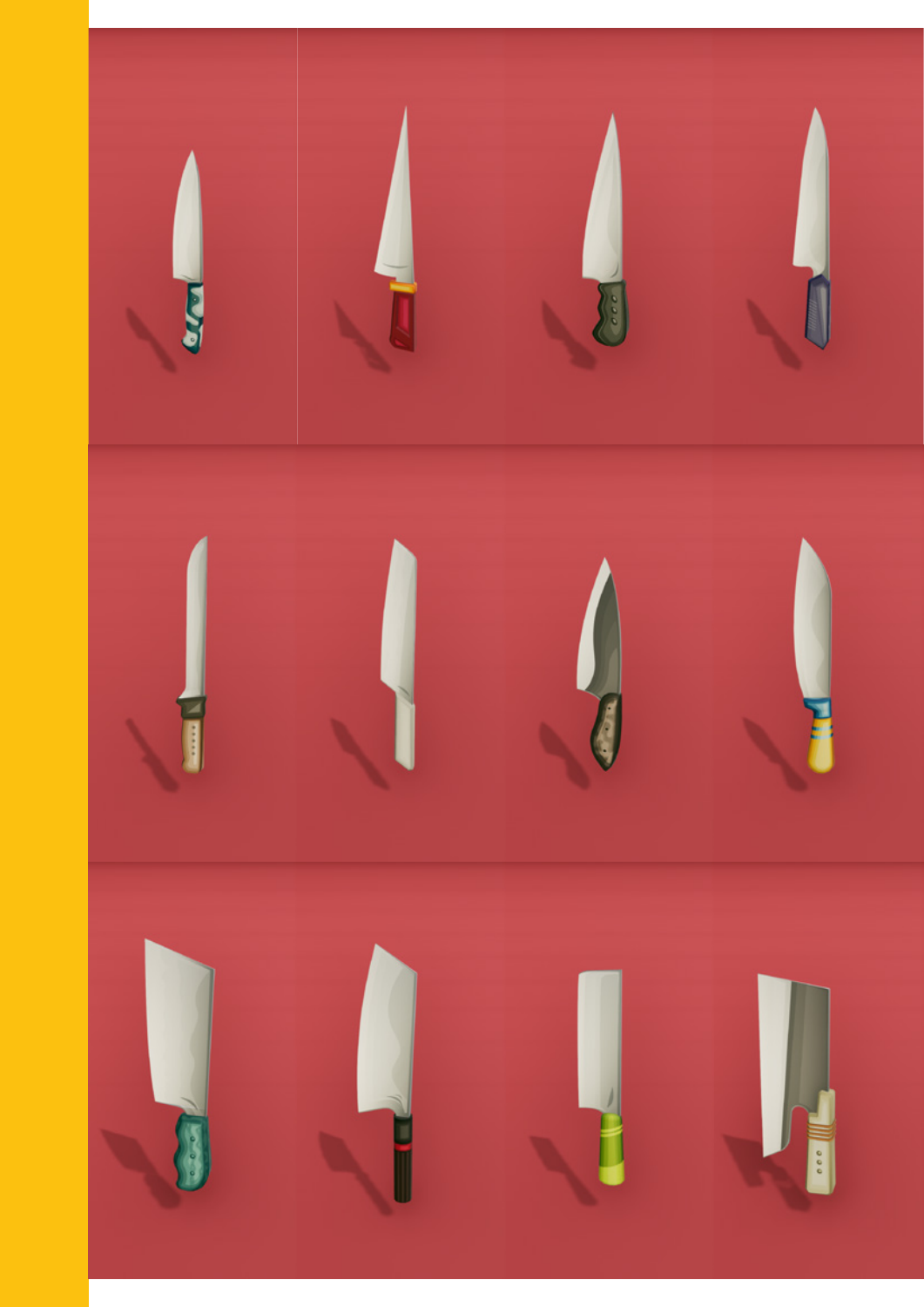### **03 About BEAVY**

**Beavy is the beaver who is our cute character to tell our story to the world. New adventures are on the way and Beavy has started to help us by selling our game assets for talented game developers. Please follow us on our instagram account (@beavystore) to catch up for our new adventures.** 



### **WHO WE ARE**

**Emre Pehlevan as currently a Co-Founder and Creative Director at Flavo Button (which is a newborn indie game company based in London).** 

**Emre is a passionate entrepreneur who recently exit another game company (Gripati) which is acquired by an AdTech Company called AppSamurai.** 

**It was called Gripati Digital Entertainment (based in Istanbul and one of the most successful companies in the region) experienced and accomplished producing games for mobile devices with over 8 years of experience,**

**Deniz Vural as a Co-Founder and Game Developer at Flavo Button Games. Deniz is ambitious entrepreneur who has bussiness cooperation with Emre for 3 years and has a big role on Gripati acquisition.** 

**We make game assets in our free time to collect fund for our new adventures.** 

### **OUR Works**

**gripati.com flavobutton.com be.net/emrepehlevan dribbble.com/emrepehlevan https://connect.unity.com/u/emre-pehlevan https://connect.unity.com/u/deniz-vural**